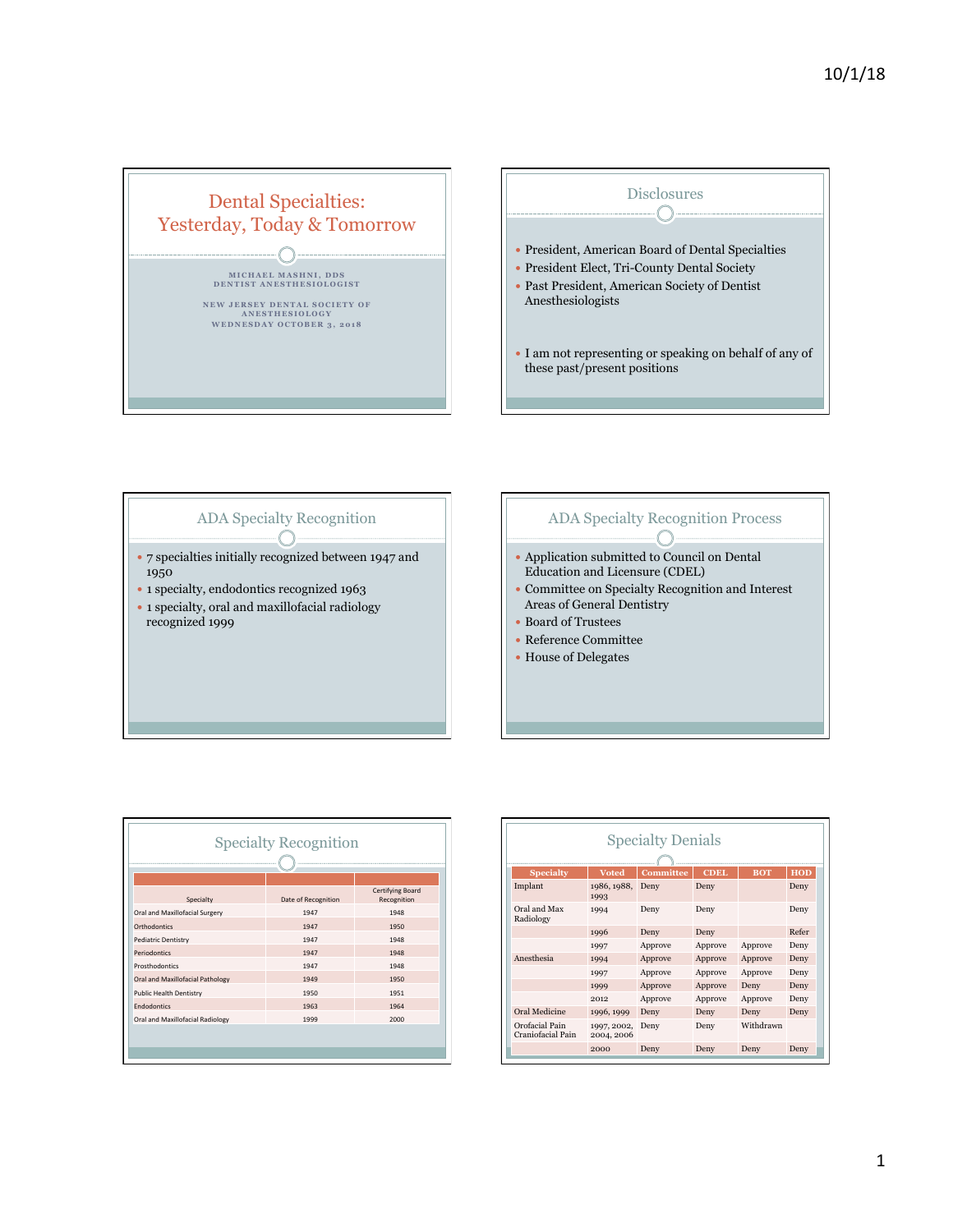







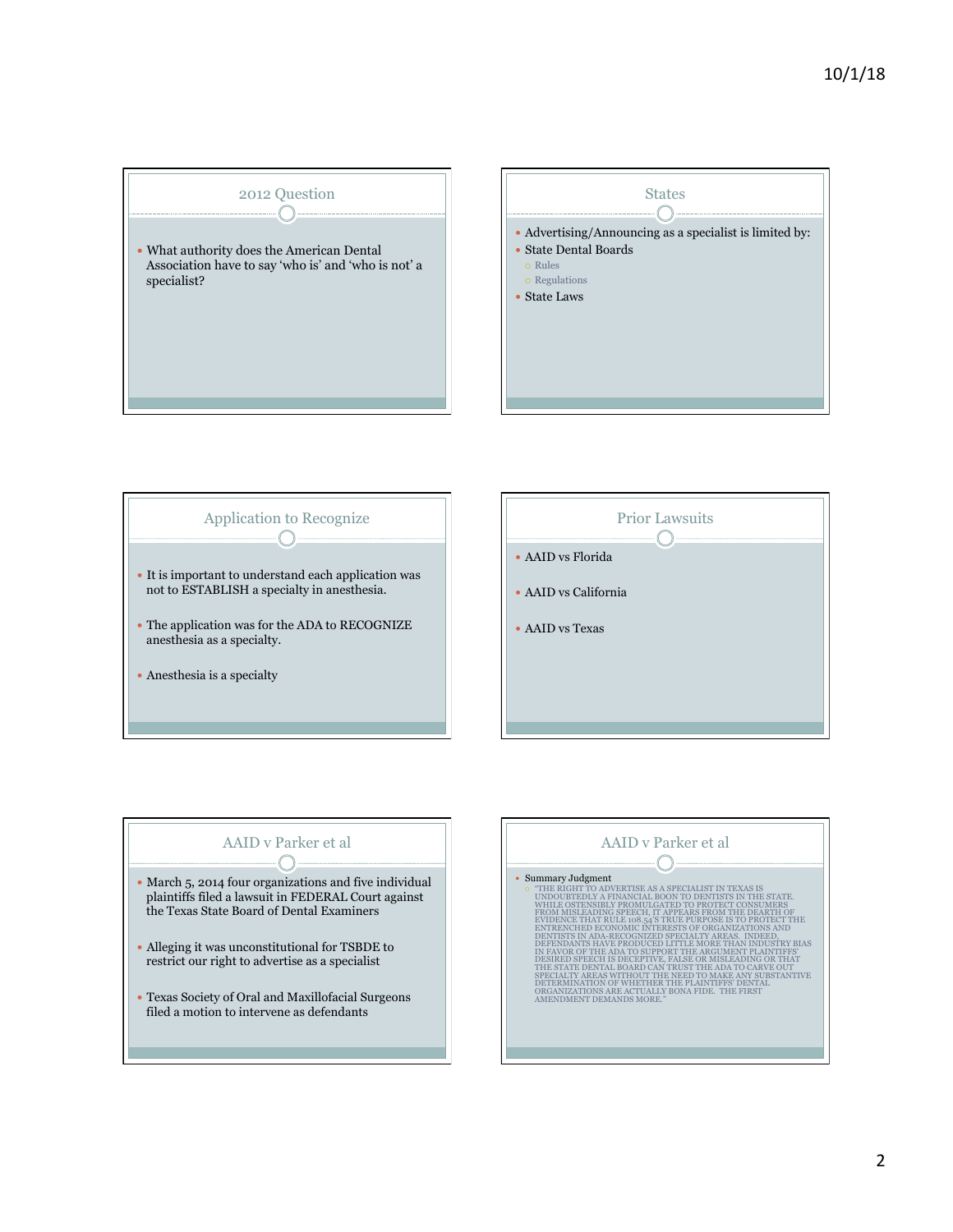## AAID v Parker et al  $\bigcirc$   $-$

- Decision for plaintiffs January 21, 2016
- Appealed to  $5<sup>th</sup>$  Circuit Court of Appeals in Louisiana
- Upheld by Circuit Court June 19, 2017
- Not appealed to SCOTUS
- Binding in TX, LA, MS

## What Does The Verdict Mean?  $-\bigcap$  The court didn't declare anesthesia, implantology, oral medicine and orofacial pain are specialists The court declared the regulation is unconstitutional and unenforceable

This leaves the door open for other specialties





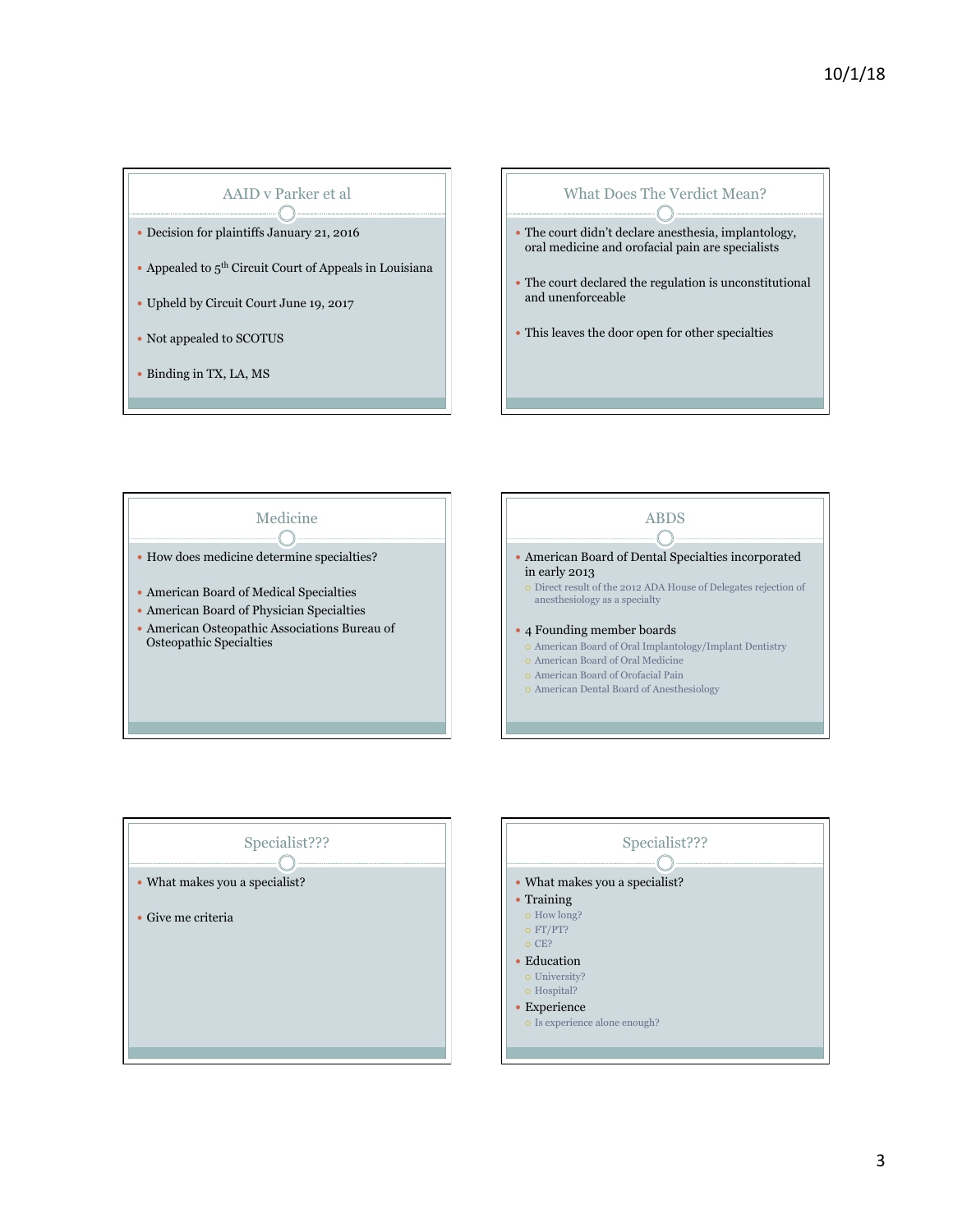









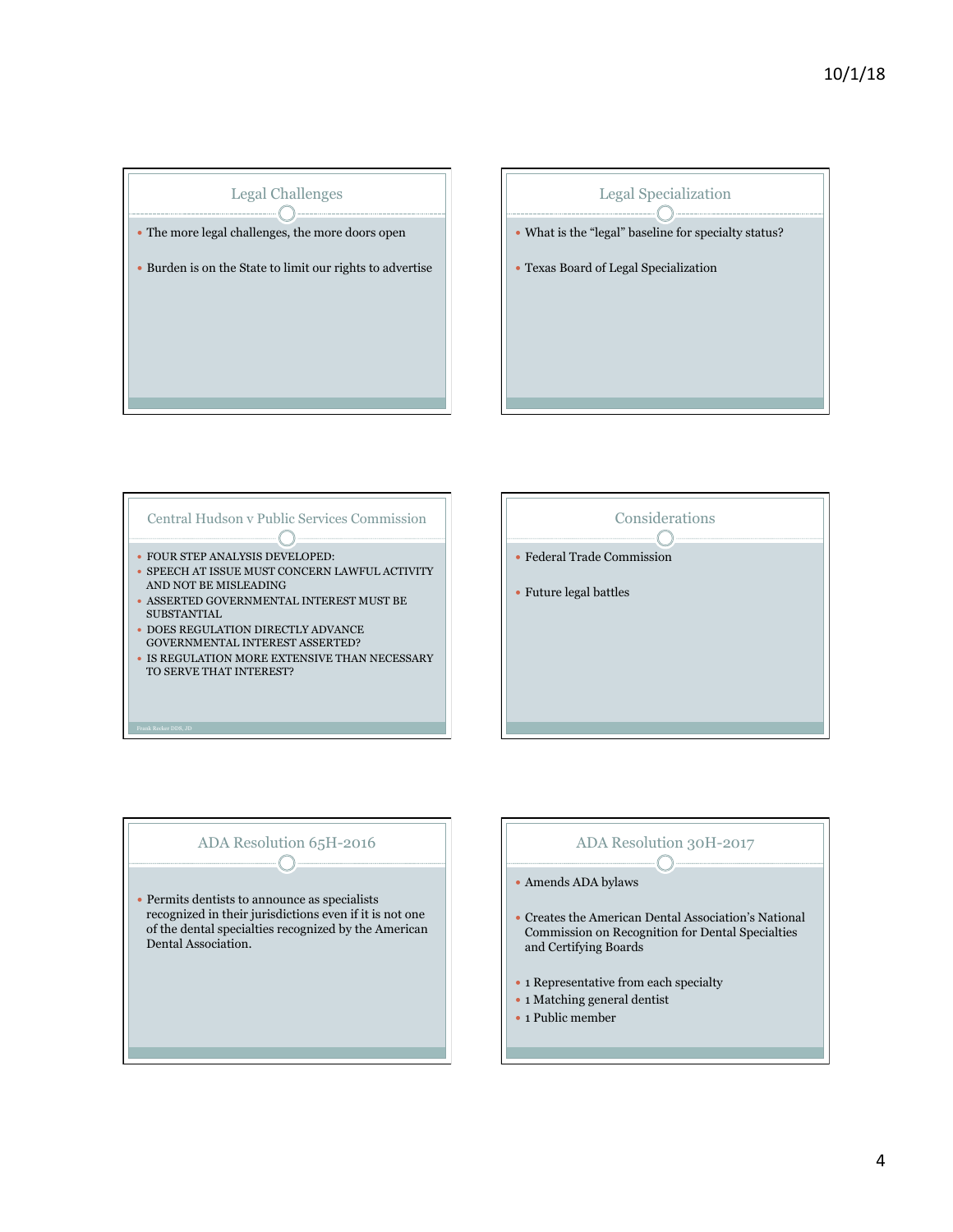







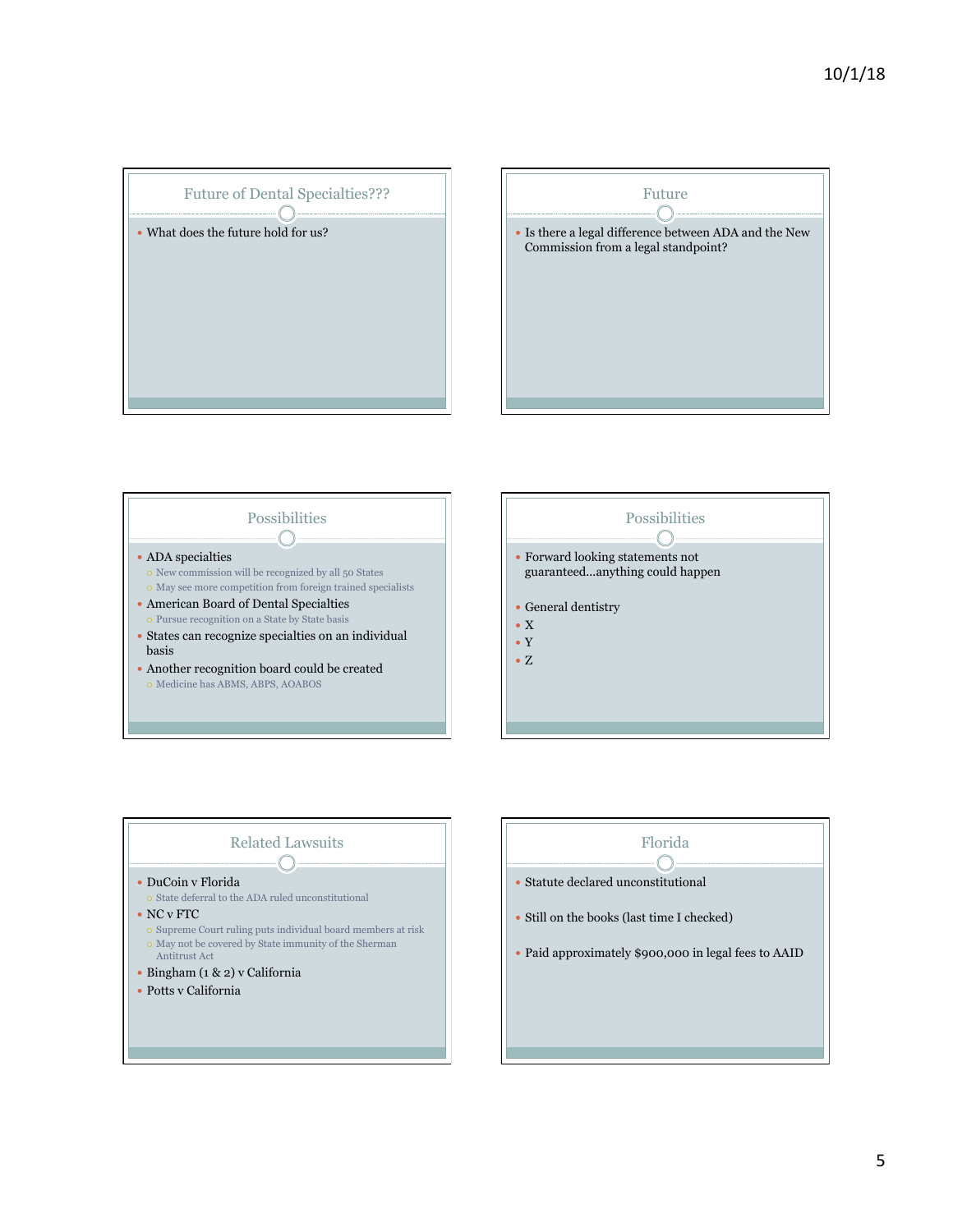